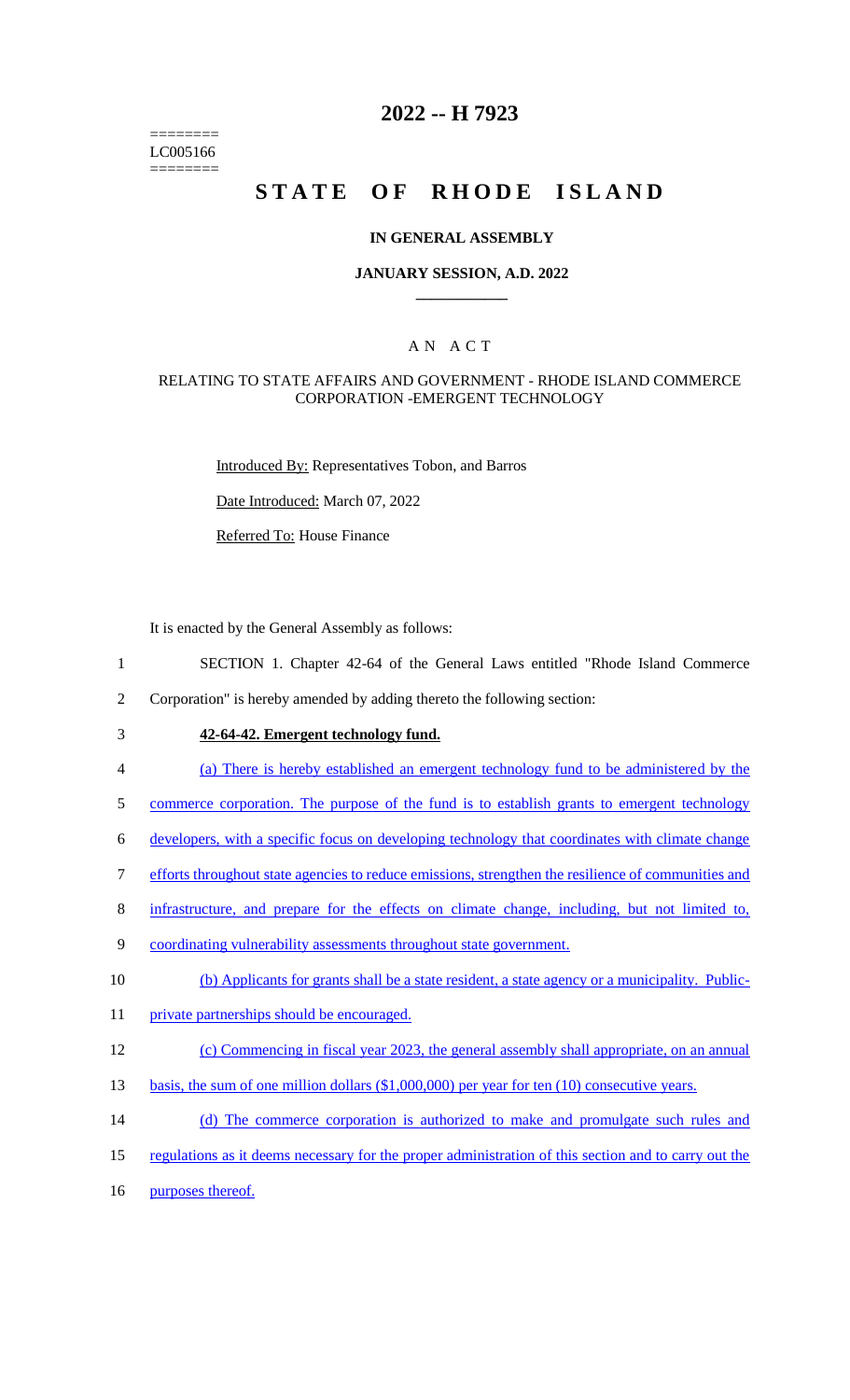1 SECTION 2. This act shall take effect upon passage.

#### $=$ LC005166 ========